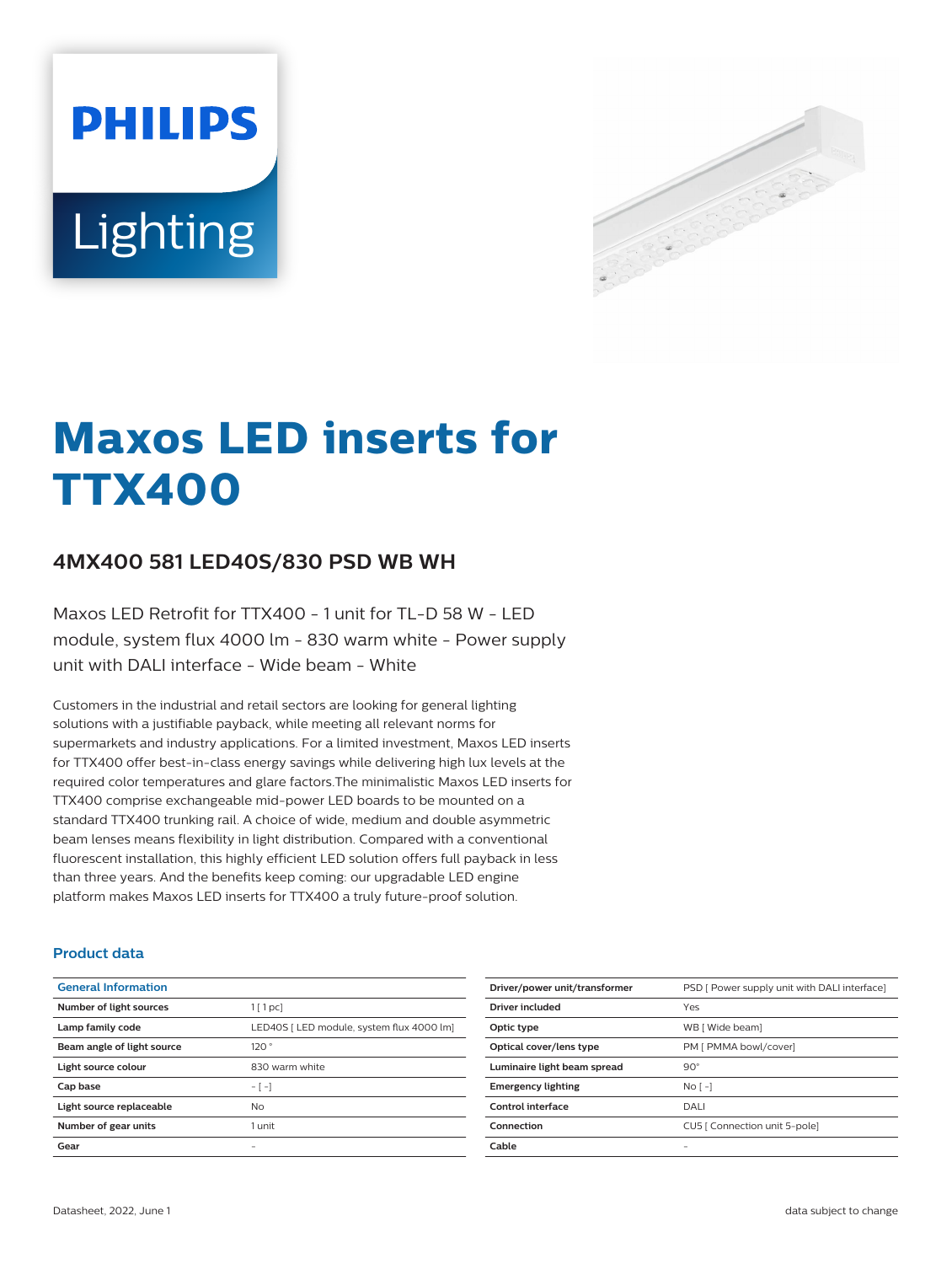# **Maxos LED inserts for TTX400**

| <b>Protection class IEC</b>          | Safety class I (I)                                 |
|--------------------------------------|----------------------------------------------------|
| <b>Glow-wire test</b>                | 650/30 [ Temperature 650 °C, duration 30 s]        |
| <b>Flammability mark</b>             | $NO[-]$                                            |
| <b>CE</b> mark                       | CE mark                                            |
| <b>ENEC mark</b>                     | <b>ENEC</b> mark                                   |
| UL mark                              |                                                    |
| <b>Warranty period</b>               | 5 years                                            |
| Remarks                              | *- According to the Lighting Europe guidance       |
|                                      | paper 'Evaluating performance of LED based         |
|                                      | luminaires - January 2018': statistically there is |
|                                      | no relevant difference in lumen maintenance        |
|                                      | between the B50 and, for example, the B10.         |
|                                      | Therefore, the median useful life (B50) value      |
|                                      | also represents the B10 value.                     |
| Constant light output                | No                                                 |
| Number of products on MCB (16 A type | 24                                                 |
| B)                                   |                                                    |
| <b>EU RoHS compliant</b>             | Yes                                                |
| <b>Product family code</b>           | 4MX400 [ Maxos LED Retrofit for TTX400]            |
| Unified glare rating CEN             | Not applicable                                     |
|                                      |                                                    |
| <b>Operating and Electrical</b>      |                                                    |
| <b>Input Voltage</b>                 | 220-240 V                                          |
| Input frequency                      | 50 to 60 Hz                                        |
| Control signal voltage               | 0-16 V DC DALI                                     |
| Inrush current                       | 21 A                                               |
| Inrush time                          | $0.28$ ms                                          |
| Power factor (min.)                  | 0.9                                                |
|                                      |                                                    |
| <b>Controls and Dimming</b>          |                                                    |
| <b>Dimmable</b>                      | Yes                                                |
|                                      |                                                    |
| <b>Mechanical and Housing</b>        |                                                    |
| <b>Trunking length</b>               | 581 [1 unit for TL-D 58 W]                         |
| Housing material                     | Steel                                              |
| Reflector material                   |                                                    |
| <b>Optic material</b>                | Polymethyl methacrylate                            |
| Optical cover/lens material          | Polymethyl methacrylate                            |
| <b>Fixation material</b>             | Steel                                              |
| Optical cover/lens finish            | Clear                                              |
| Overall length                       | 1528 mm                                            |
| <b>Overall width</b>                 |                                                    |
|                                      | 63 mm                                              |

| Overall height                               | 50 mm                                 |  |
|----------------------------------------------|---------------------------------------|--|
| Colour                                       | White                                 |  |
| Dimensions (height x width x depth)          | 50 x 63 x 1528 mm (2 x 2.5 x 60.2 in) |  |
|                                              |                                       |  |
| <b>Approval and Application</b>              |                                       |  |
| Ingress protection code                      | IP20 [ Finger-protected]              |  |
| Mech. impact protection code                 | IK02 [ 0.2 J standard]                |  |
|                                              |                                       |  |
| <b>Initial Performance (IEC Compliant)</b>   |                                       |  |
| Initial luminous flux (system flux)          | 4000 lm                               |  |
| Luminous flux tolerance                      | $+/-10%$                              |  |
| Initial LED luminaire efficacy               | 148 lm/W                              |  |
| Init. Corr. Colour Temperature               | 3000 K                                |  |
| Init. Colour rendering index                 | ≥80                                   |  |
| Initial chromaticity                         | (0.43, 0.40) SDCM <3.5                |  |
| Initial input power                          | 27 W                                  |  |
| Power consumption tolerance                  | $+/-10%$                              |  |
|                                              |                                       |  |
| <b>Over Time Performance (IEC Compliant)</b> |                                       |  |
| Control gear failure rate at median          | 5%                                    |  |
| useful life 50,000 h                         |                                       |  |
| Lumen maintenance at median useful           | <b>L80</b>                            |  |
| life* 50,000 h                               |                                       |  |
|                                              |                                       |  |
| <b>Application Conditions</b>                |                                       |  |
| Ambient temperature range                    | $-20$ to $+35$ °C                     |  |
| Performance ambient temperature Tq           | 25 °C                                 |  |
| Maximum dimming level                        | 1%                                    |  |
| Suitable for random switching                | Not applicable                        |  |
|                                              |                                       |  |
| <b>Product Data</b>                          |                                       |  |
| Full product code                            | 403073266250099                       |  |
| Order product name                           | 4MX400 581 LED40S/830 PSD WB WH       |  |
| EAN/UPC - product                            | 4030732662500                         |  |
| Order code                                   | 66250099                              |  |
| SAP numerator – quantity per pack            | 1                                     |  |
| Numerator - packs per outer box              | 3                                     |  |
| <b>SAP</b> material                          | 910629124126                          |  |
| SAP net weight (piece)                       | 1.895 kg                              |  |
|                                              |                                       |  |